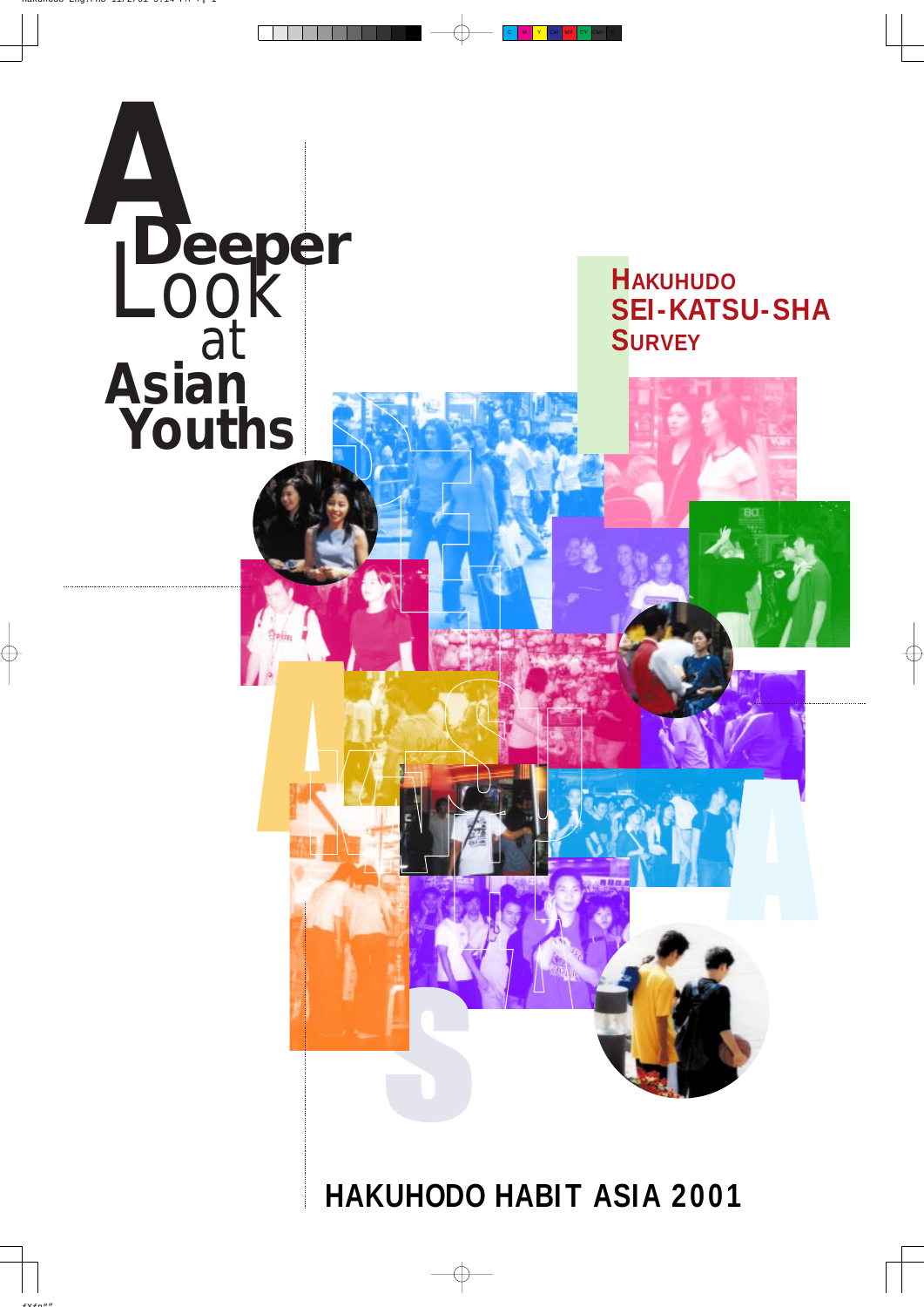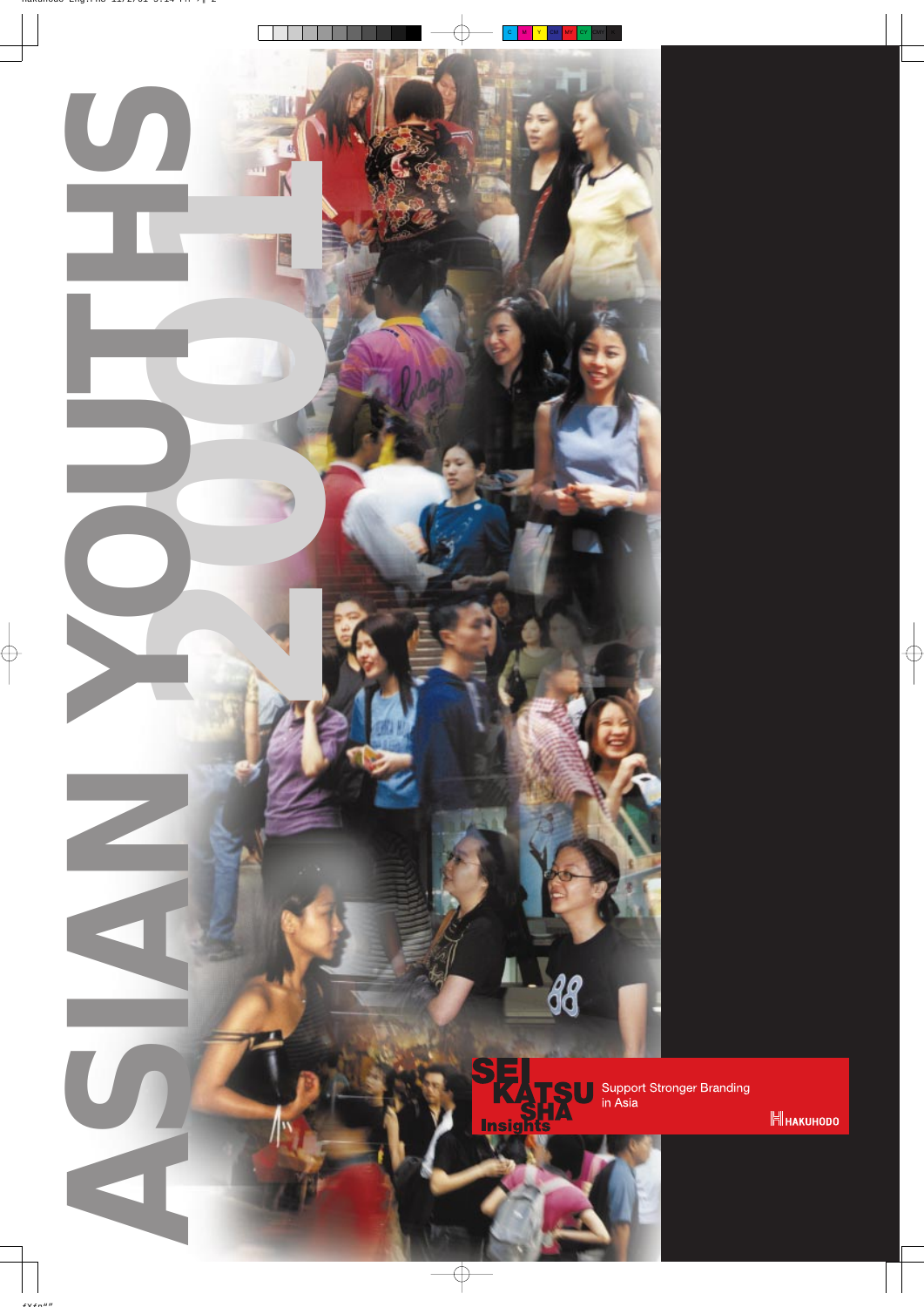## **Stronger Brands Need Deeper Roots**

dvertising agency surveys of late-teen and early twenties consumer habits and attitudes frequently focus on the A dvertising agency surveys of late-teen and early twenties consumer habits and attitudes frequently focus on the latest trends and fashions, and it is, of course, these young consumers who largely define "what's happening But Hakuhodo has a different perspective. Hakuhodo insists that consumers are *Sei-Katsu-Sha* human beings, for whom there is much more to life than shopping. When **Hakuhodo** looks at consumers in their late-teens and early twenties, Hakuhodo sees *Sei-Katsu-Sha* who are no longer children but individuals becoming adults. They are forming

habits and attitudes they will carry with them for life, long after other fads replace those that are "in" today. That, we believe, is very important indeed for long-term brand management that looks beyond today's trends to building strong brands and enduring revenue streams.

That, in a nutshell, is why, while the research reported here is focused on Asian Youths, young men and women between **the ages of 15 and 24,** it uses many of the same questions and the same conceptual framework as other Hakuhodo HABIT research. This research design makes it possible to do systematic comparisons with other HABIT research in Japan and with previous HABIT surveys in Asia. It allows Hakuhodo to probe more deeply, discovering the roots from which strong, durable brands can grow in addition to what we see happening now on the streets of Asia.

This report will begin by examining the distribution of six common attitude groups found, in varying proportions, among Asian youths who live in different Asian markets. It will then go on to compare how the attitudes of **young people aged 15-24** differ from those of **a middleaged** sample 20 years older **(aged 35-44)** and to examine how the attitudes of **young men** differ from those of **young women**. In both cases, the surprising news is that in some parts of Asia, notably Japan and Taipei, there is very little difference at all. The report ends with a special section on the spread of Japanese popular culture in Asia (a follow-up on issues raised in last year's HABIT ASIA 2000 research). This section also introduces a new research technique, an in-depth *Internet Insight* survey that is, in effect, a one-to-two-week long group interview with panel participants carefully selected to ensure the quality of the insights they provide.

*Note: For purposes of this report, data from Delhi, Mumbai and Jakarta have been excluded from the statistical analysis.*

## *SIX TYPES OF ASIAN YOUTHS*

n responses by **Asian youths aged** In responses by **Asian youths aged**<br>**15-24** to questions concerning lifestyle, consumption behaviour, and information behaviour, our analysis identified the six groups shown here: New Leaders, New-and-Now, For Peace and Harmony, Look-at-Me, Self-Polishing, and The Contented.



C M Y CM MY CY CMY K

#### **CITIES**

**Hong Kong, Shanghai, Beijing, Guangzhou, Taipei, Kuala Lumpur, Singapore, Bangkok, Seoul, Manila, Jakarta, Ho Chi Minh, Delhi, Mumbai**

#### **SAMPLE**

**Male/female individuals Aged 15-54 Approx. 800/city Male 5,692 Female 5,689 Total n = 11,381**

#### **HAKUHODO HABIT ASIA 2001 HAKUHODO HABIT ASIA 2001**

#### **RESEARCH ITEMS**

**Lifestyle Information behaviour**

**Media contacts Product ownership and usage Consumption behaviour Brand power (Hakuhodo original measurements)**

**RESEARCH PARTNER Asia Market Intelligence Ltd.**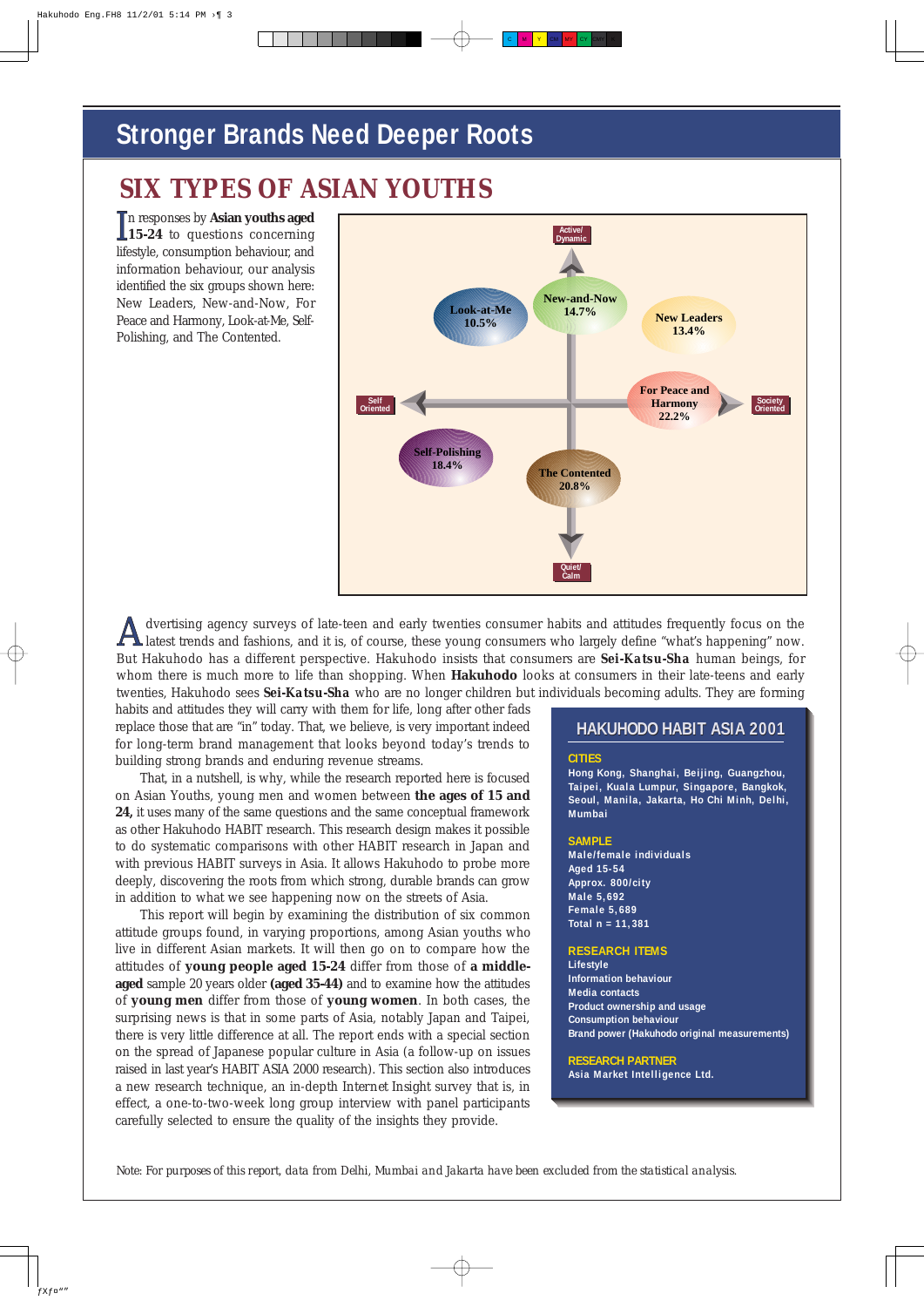



# **Groups Found Everywhere**



# *CITY-BY-CITY BREAKDOWNS*

City-by-city breakdowns reveal important<br>
differences that seem more closely linked differences that seem more closely linked to average per capita income and income Members of this group are eager to attract attention, especially from **members of the opposite sex. They are eager to be seen as leaders and to do whatever they can for their companies and friends.**

disparity than to regional or cultural differences. Japan and Taipei both have large middle classes and a high proportion of respondents in the "Self-Polishing" group. Hong Kong, by contrast, has wide disparities in incomes, despite being similar to Japan and Taipei in its high GDP per capita. That income gap in Hong Kong is related to a bipolar pattern, with many "New Leaders" as well as a large "For Peace and Harmony" group. In Shanghai, as one would expect in a city undergoing rapid economic growth, the "New-and-Now" group is large.

- Males are in the majority (58.7%). Even more are teens (59.6%).
- Most are students (67.2%) and most have attended high school.
- Most likely to be found in Seoul (15.0%), Taipei (15.0%), and Singapore (11.5%).
- Interested in computer games (22.1%).
- Prefer to watch sports (35.3%) and variety (32.3%) TV programmes.
- Favourite spectator sports are soccer (45.5%) and basketball (40.9%).
- Say their lives have improved (39.6%) and are likely to get better (52.8%).



### **The Contented** (20.8%)

## **For Peace and Harmony** (22.2%) **Look-at-Me**(10.5%)

#### **Members of this group want stable, healthy lives. They treasure human relationships, cherish family happiness and want to help those in need.**

- Women are in the majority (57.1%). There is little difference in age.
- 
- The majority are students (60.7%), and most are high school graduates.
- Most likely to be found in Hong Kong (38.8%), Kuala Lumpur (33.0%) and Bangkok (33.0%).
- Interests include internet (30.2%) and reading (30.4%).
- Favourite magazines are film (23.8%), sports (22.6%), and lifestyle (16.1%).
- Like to listen to European/American pop (31.3%), home country rock (22.6%), movie soundtracks (20.4%) and Japanese pop (17.5%).
- Favourite spectator sports are soccer (47.0%), swimming (24.4%), and volleyball (20.8%).
- They are regular savers (61.5%) and careful about their monthly budgets (56.3%).
- Say their lives have improved (48.4%) and are likely to get better (64.3%).
- Fifty-five per cent are women, 62.4% are teens.
- Many are still students (67.0%).
- Most have gone to high school or vocational school.
- Most likely to be found in Shanghai (28.4%) and Singapore (21.6%).
- Interests include film (18.8%), listening to music (50.9%), internet (34.8%), shopping (38.5%), reading (31.8%) and talking with friends (31.8%).
- Favourite magazines are teen (22.7%), home-country fashion (20.3%), European/American fashion (13.0%) or Japanese fashion (10.0%).
- Like to listen to European/American pop (34.8%), Japanese pop (24.5%), Hong Kong or Taiwan pop (54.2%).
- Favourite spectator sports are basketball (43.3%) and tennis (12.1%).
- Say their lives have improved (41.8%) and are likely to get better (53.0%).

### **New Leaders**(13.4%)

- Men are in the majority (56.4%), more than half are teens (54.1%).
- The majority are students (60.5%).
- A relatively large proportion are university graduates or holders of advanced degrees. Also many have middle school or elementary education.
- Most likely to be found in Ho Chi Minh (45.0%) or Manila (36.5%).
- Primary interest is watching TV (63.3%).
- Favourite spectator sport is boxing (10.9%).
- Say their lives have improved (40.6%) and are likely to get better (60.9%).

**Members of this group have a positive outlook on all aspects of their lives. They want to be successful but display a well-rounded balance in both attitude and behaviour.**

- Most have attended high school.
- Most likely to be found in Taipei (26.5%) and Kuala Lumpur (20.9%).
- Interests include watching TV (66.9%) and talking with friends (29.7%).
- Favourite TV programmes are Hong Kong or Taiwan dramas (42.3%), Hong Kong or Taiwan movies (33.3%), local news (45.7%) and international news (28.0%).
- Like to listen to Hong Kong or Taiwan pop music (46.0%).
- Say their lives have improved (38.2%) and are likely to get better (52.1%).
- Equally likely to be men or women.
- Highly educated, they are likely to have university or higher degrees.
- Most likely to be found in Seoul (26.5%) and Hong Kong (20.4%).
- Interests include film (20.3%), playing with computers (25.2%), shopping (35.5%),
- reading (31.9%) and talking with friends (29.2%). • Favourite magazines are film (23.6%), music (28.6%), computer/IT (19.3%) and Japanese fashion (13.6%).
- Favourite music are jazz/fusion (14.3%), European/American rock (19.3%), home country rock (21.6%), European/American pop (35.5%), Japanese pop (18.6%), and Hong Kong or Taiwan pop (44.2%).
- Favourite spectator sports are soccer (50.2%), basketball (42.9%), swimming (27.2%), and baseball (10.3%).
- Strong interest in financial news and investing (22.9%).
- Say their lives have improved (48.2%) and are likely to improve further (63.5%).



**They love whatever is new, trendy and exciting. They live for the pleasures of the moment, prefer stores with large selections of goods and are eager to try new products.**

### **New-and-Now**(14.7%)

**Moderation in all things is their motto. They enjoy simple lives and are not active consumers.**

**Self-Polishing**(18.4%)

**Indifferent to those around them, they seek self-fulfillment.**

**Members of this group prefer healthy and affluent lifestyles.** • Men and women account for equal numbers. No difference between teens and twenties.

> **Hong Kong 20.4 38.8 6.5 12.9 10.0 11.4 New Leaders For Peace and Harmony Look-at-me New-and-Now Self-Polishing The Contented**

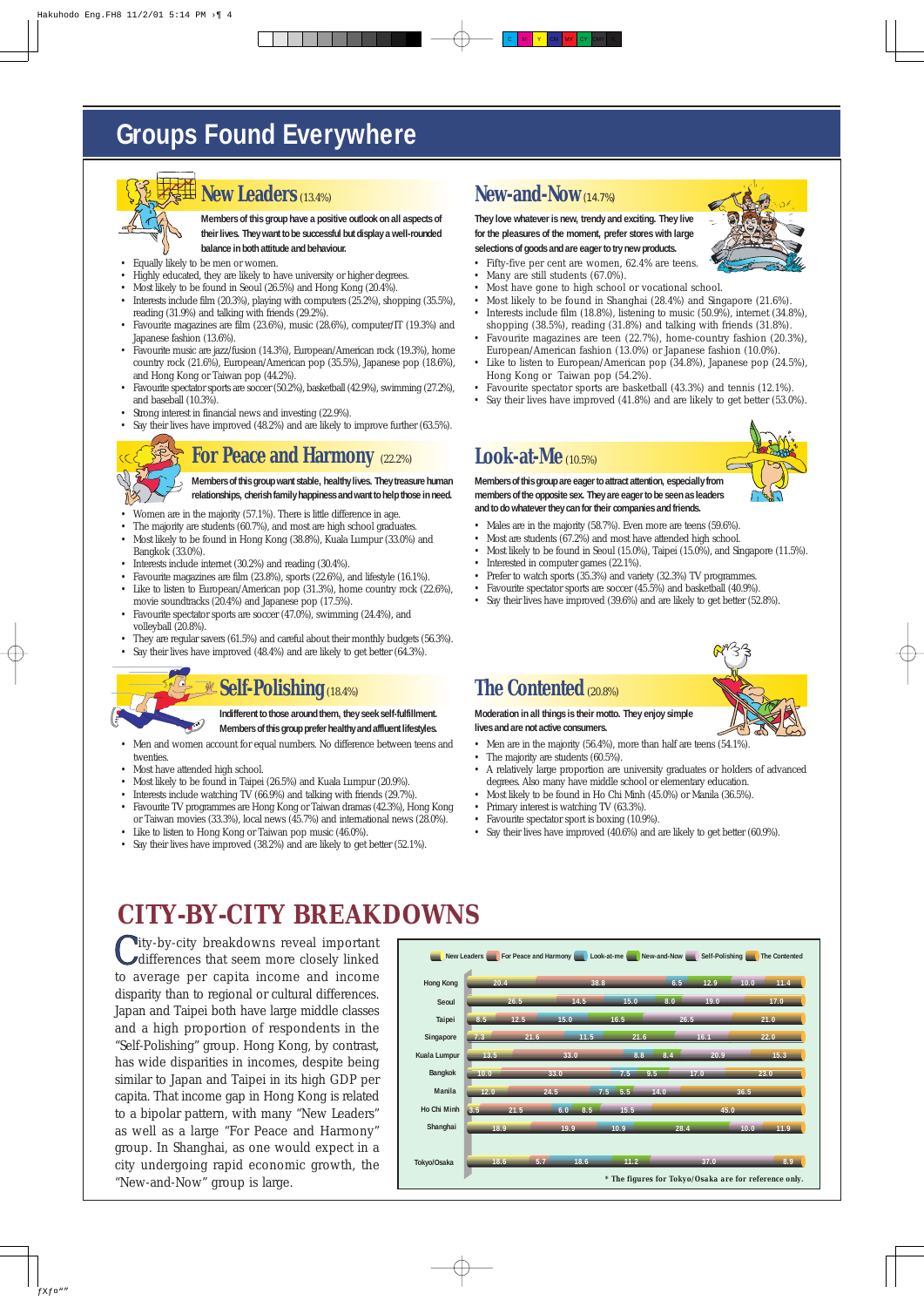## **Emerging Commonalities**

This analysis focuses on Hong Kong, Shanghai, Taipei, Bangkok, Seoul and Japan. We wondered how closely the attitudes of Asian Seoul and Japan. We wondered how closely the attitudes of Asian youths today resemble those of their predecessors who are now 20 years older. Conventional wisdom suggests that wherever we look we should find a generation gap, with rebellious, progressive, trendy youths as opposed to staid, conservative, settled middle aged individuals. But when we compared the answers of **young people aged 15 to 24** with the answers of respondents **aged 35 to 44**, we were surprised. In Taipei and Japan, the patterns of answers received from both groups were virtually identical. There was no generation gap. In Hong Kong, the younger group posted higher scores for *all* questions but the overall pattern of responses was similar. The most striking differences were in the importance placed on working hard to succeed, wanting to contribute and wanting approval and support from others, where the younger group's scores were much higher.

There were also important gaps between the two groups in Shanghai. Here, the younger group strongly prefers excitement, novelty, and the latest trends, while the older group prefers stability and scores very low on interest in new trends. The younger group is also much more concerned with receiving approval and support from others. **MEN AND WOMEN MAY SHARE SIMILAR ATTITUDES** 

In Bangkok, the younger generation is more interested in enjoying life, but the older ones show greater interest in cultivating their personal taste and also assign more importance on living a stable, secure life.

> The conventional wisdom in marketing is that there is a large attitudinal gap between men and women, but in some parts of attitudinal gap between men and women, but in some parts of Asia their attitudes are pretty similar. This was our second surprise. In Taipei and Japan, not only were the patterns of responses virtually identical for different generations; they were also virtually identical for men and women. In Bangkok, too, the patterns were basically similar. Young women seemed more likely than young men to be interested in cultivating their personal tastes, seeking approval and support from others and obtaining family happiness. Young men were somewhat more likely to aspire to be leaders.

## *COLLAPSING DIFFERENCES*

ooking at this data, it is hard to avoid the conclusion that economic development leads to shrinking attitudinal gaps, Looking at this data, it is hard to avoid the conclusion that economic development leads to shrinking attitudinal gaps,<br>Lotween generations as well as between the sexes. Where economies are most highly developed, in Taipei Japan, differences shrink and blur. In the data presented here, response patterns are virtually identical. In Hong Kong, young women seem more lively, energetic, outgoing, aggressive and interested in fashion and trends than their male counterparts. Hong Kong has a high proportion of immigrants and wide disparities in incomes. That income gap remains despite achieving a high GDP per capita and is a driver in this dynamic society. Shanghai shows characteristics of a city undergoing rapid economic growth, notably in its female population's interest in enjoyment and excitement and in trying new products.

## *GENERATION GAP MAY BE SMALLER THAN YOU THINK*

C M Y CM MY CY CMY K

In Shanghai, both men and women are interested in what is new and trendy, with women's interest being particularly high. Also, women are much more interested in cultivating personal tastes than men.

Stronger differences appeared in Hong Kong. In Hong Kong, young women are much more likely to be interested in self-fulfillment, enjoyable lifestyle, excitement and current trends. They are also more likely to be interested in working hard to achieve success, to cherish human relationships, and to seek the approval and support of others as well as obtain family happiness.



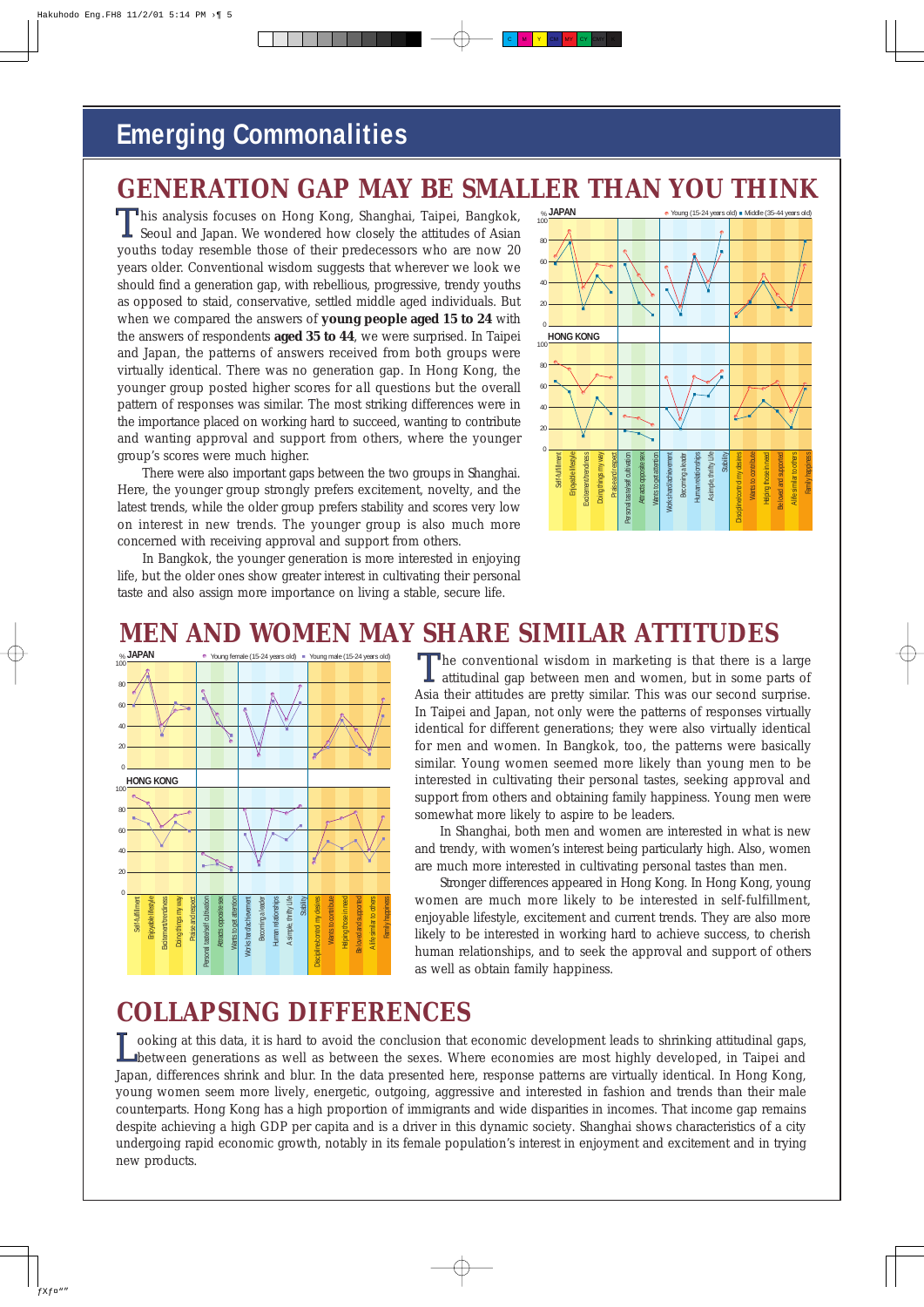# **Japanese Popular Culture in Asia**

istorical and cultural differences do divide Asian markets. Still, what the data from HABIT ASIA 2001 shows is a pattern of broad similarities, with differences largely explainable by the levels of economic development. The six types of Asian youths identified by the statistical analysis are found in *all* of the markets surveyed. Broadly similar patterns of lifestyle values, consumer behaviour, and information-contact behaviour are found throughout East and Southeast Asia, a fact that may help to account for the immense popularity of Japanese popular culture throughout these regions. H

> **T** ow do the six groups we introduced earlier differ in I ow do the six groups we introduced earlier differ in their receptivity to Japanese popular culture? We found that young people in the New Leaders, New-and-Now, and For Peace and Harmony groups were very open to Japanese pop culture. To learn why, at a deeper level, and explore the background, we carried an *Internet Insight* survey.

It is no longer remarkable to discover the sorts of results displayed in the two tables that appear on this page. Awareness of Japanese characters approaches 100 per cent, on a par with Mickey Mouse, in every market surveyed. An unexpected result was the high scores Japanese products were given not only in terms of quality but also on perceptions of style and fun throughout the region; that contradicts the received opinion that Japanese products, while of high quality, lack a distinctive identity.

| <b>Character Recognition</b> |                  |          |               | $\%$           |
|------------------------------|------------------|----------|---------------|----------------|
|                              | <b>Hong Kong</b> | Shanghai | <b>Taipei</b> | <b>Bangkok</b> |
| Pokemon                      | 96.0             | 40.3     | 99.0          | 56.5           |
| Doraemon                     | 99.5             | 98.0     | 99.5          | 96.5           |
| Crayon Shinchan              | 98.5             | 55.2     | 99.0          | 97.0           |
| <b>Hello Kitty</b>           | 86.6             | 99.0     | 99.0          | 79.5           |
| <b>Mickey Mouse</b>          | 98.0             | 99.0     | 99.0          | 95.0           |

C M Y CM MY CY CMY K

| <b>Image Comparison of Foreign Products</b> |      |                          |                                                             |      |                   |      |      |      | %)            |
|---------------------------------------------|------|--------------------------|-------------------------------------------------------------|------|-------------------|------|------|------|---------------|
|                                             |      | <b>Excellent Quality</b> |                                                             |      | Smart/Fashionable |      |      | Fun  |               |
|                                             |      |                          | Japan U.S.A. Europe Japan U.S.A. Europe Japan U.S.A. Europe |      |                   |      |      |      |               |
| <b>Hong Kong</b>                            | 75.1 | 37.3                     | 49.3                                                        | 87.6 | 16.9              | 14.9 | 89.6 | 20.4 | 19.9          |
| Shanghai                                    | 77.6 | 46.8                     | 44.3                                                        | 68.2 | 46.3              | 33.3 | 62.7 | 32.3 | 15.4          |
| Taipei                                      | 88.5 | 26.5                     | 22.0                                                        | 71.5 | 35.0              | 17.5 | 71.5 | 30.0 | 15.5          |
| <b>Bangkok</b>                              | 50.0 | 58.5                     | 43.5                                                        | 64.5 | 43.5              | 21.0 | 73.5 | 34.0 | 17.5          |
|                                             |      |                          |                                                             |      |                   |      |      |      | $=$ very high |

### **Interest in Japanese Popular Culture by Asian Youths**

|                              | <b>Celebrity</b>   | <b>Character</b> |
|------------------------------|--------------------|------------------|
| <b>New Leaders</b>           | $H+$               | $H_{+}$          |
| New-and-Now                  | $H+$               | $H+$             |
| <b>For Peace and Harmony</b> | H                  | $H+$             |
| <b>Look-at-Me</b>            | M                  | M                |
| <b>Self-Polishing</b>        | L                  | M                |
| <b>The Contented</b>         | L                  | M                |
| H+: Evaluated very high      | <b>M: Moderate</b> |                  |
| <b>H:</b> Evaluated high     | L: Low             |                  |





# *ACCEPTANCE STRONG THROUGHOUT THE REGION*